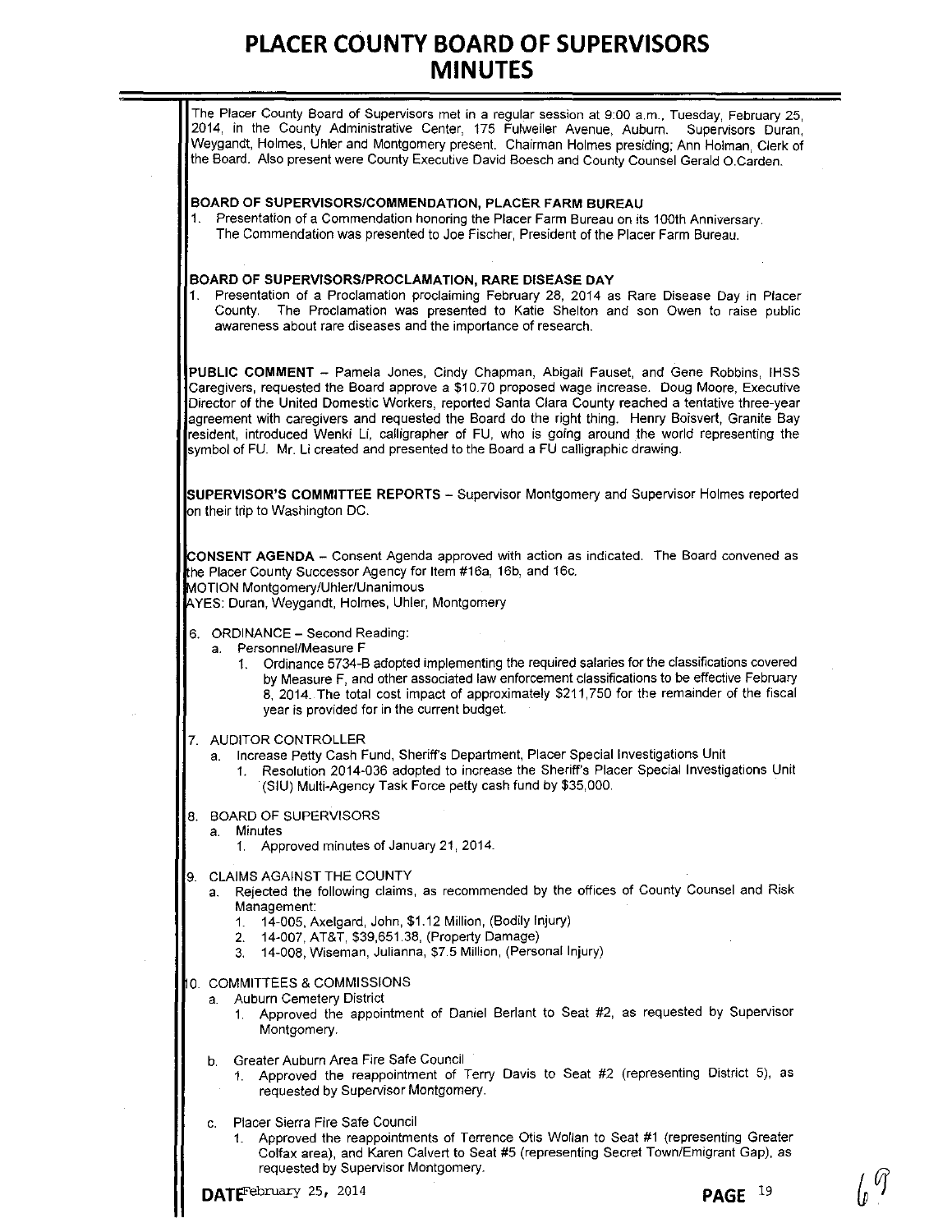| 11. COMMUNITY DEVELOPMENT RESOURCE AGENCY<br>Engineering and Surveying/The Grove at Granite Bay, Tract No. 936, Project No. DPN 8375<br>a.<br>1. Accepted the improvements as complete.<br>Authorized the Faithful Performance and Labor and Materials sureties to be set at:<br>2.<br>Faithful Performance 25 percent of the value of any otherwise unsecured public<br>а.<br>improvements immediately upon Board's approval.<br>b. Labor and Material 50 percent or the total of all claims per Government Code Section<br>66499.7, whichever is higher.<br>3. Adopted Resolution 2014-037 accepting 0.5 miles of roads constructed by The Grove at<br>Granite Bay into the County Maintained Mileage System.<br>There is no net County cost associated with these actions.<br>Planning/Regional University Donation Agreement, Relinquishment of County Interest in<br>b.<br>Regional University Donation Agreements<br>Resolution 2014-038 adopted relinquishing the County's potential contractual interest in<br>1.<br>the Regional University donation property as set forth in the Agreements for Irrevocable<br>Offer of Donation between Angelo K. Tsakopoulos and William C. Cummings (the Donors)<br>and Drexel University and between Placer 2780 (Donor) and Drexel University regarding<br>the Regional University property. |
|---------------------------------------------------------------------------------------------------------------------------------------------------------------------------------------------------------------------------------------------------------------------------------------------------------------------------------------------------------------------------------------------------------------------------------------------------------------------------------------------------------------------------------------------------------------------------------------------------------------------------------------------------------------------------------------------------------------------------------------------------------------------------------------------------------------------------------------------------------------------------------------------------------------------------------------------------------------------------------------------------------------------------------------------------------------------------------------------------------------------------------------------------------------------------------------------------------------------------------------------------------------------------------------------------------------------------------------------|
| There is no net County cost associated with this action.                                                                                                                                                                                                                                                                                                                                                                                                                                                                                                                                                                                                                                                                                                                                                                                                                                                                                                                                                                                                                                                                                                                                                                                                                                                                                    |
| 12. COUNTY CLERK/ELECTIONS<br>a. Render Election Services<br>1. Resolution 2014-039 adopted authorizing the Registrar of Voters to Render Election<br>Services for the Federal, State, County and Local District Elections to be held June 3,<br>2014.                                                                                                                                                                                                                                                                                                                                                                                                                                                                                                                                                                                                                                                                                                                                                                                                                                                                                                                                                                                                                                                                                      |
| 13. COUNTY EXECUTIVE<br>a. Merit Increases - Approved a 5% merit increase for the following employees as recommended by<br>the County Executive Officer:<br>Clark Gehlbach, Supervising Deputy District Attorney from Grade 481 Step 3 @ \$68.15 to<br>1.<br>Grade 481 Step 4 at \$71.55 per hour, effective November 30, 2013 and;<br>2. Andrew Kuhnen, Supervising Deputy District Attorney from Grade 481 Step 3 @ \$68.15 to<br>Grade 481 Step 4 at \$71.55 per hour, effective October 5, 2013 and;<br>Jeff Wood, Supervising Deputy District Attorney from Grade 481 Step 3 @ \$68.15 to Grade<br>3.<br>481 Step 4 at \$71.55 per hour, effective December 28, 2013 and;<br>4. Doug Van Breemen, Supervising Deputy District Attorney from Grade 481 Step 4 @ \$71.55<br>to Grade 481 Step 5 at \$75.13 per hour, effective October 5, 2013.                                                                                                                                                                                                                                                                                                                                                                                                                                                                                          |
| b. Amendment to Professional Services Contracts for Advocacy Services<br>1. Approved amendment to the Peterson Consulting and Holland and Knight Professional<br>Service Contracts, Exhibit B, to clarify annual payment amount. There are no new net<br>County costs associated with this request.                                                                                                                                                                                                                                                                                                                                                                                                                                                                                                                                                                                                                                                                                                                                                                                                                                                                                                                                                                                                                                         |
| 14. FACILITY SERVICES<br>Environmental Engineering, Annexation, Midori Property LLC, to Sewer Maintenance District 1<br>а.<br>Resolution of Intention 2014-040 adopted setting the time and date to hold a Public<br>1.<br>Hearing to consider the annexation of the property owned by Midori Properties LLC., APN<br>075-182-003-000, located on Christian Valley Road in Auburn, into the boundaries of<br>Placer County Sewer Maintenance District 1 (SMD 1) at no net County cost.                                                                                                                                                                                                                                                                                                                                                                                                                                                                                                                                                                                                                                                                                                                                                                                                                                                      |
| b. Parks, Railhead Park Playground and Shade Structure<br>1. Approved and execute a Use Agreement with the Auburn Recreation District authorizing<br>the use of Park Dedication Fees from Recreation Area #5, Meadow Vista-Auburn Area, in<br>the amount of \$121,800 for a playground and shade structure at Railhead Park in Auburn;<br>and,<br>Approved a Budget Revision appropriating \$121,800 to the Parks and Grounds Operating<br>2.<br>Budget from Park Dedication Fees Recreation Area #5, Meadow Vista-Auburn Area, with<br>no net county cost.                                                                                                                                                                                                                                                                                                                                                                                                                                                                                                                                                                                                                                                                                                                                                                                 |
| Parks, Granite Bay Parks, Trails and Open Space Assessment District<br>C.<br>Resolution 2014-041 adopted directing the preparation of the Engineer's Report for the<br>1.<br>2014-2015 Fiscal Year for the Granite Bay Parks, Trails and Open Space Assessment<br>District, at no net County cost.                                                                                                                                                                                                                                                                                                                                                                                                                                                                                                                                                                                                                                                                                                                                                                                                                                                                                                                                                                                                                                          |
|                                                                                                                                                                                                                                                                                                                                                                                                                                                                                                                                                                                                                                                                                                                                                                                                                                                                                                                                                                                                                                                                                                                                                                                                                                                                                                                                             |

÷.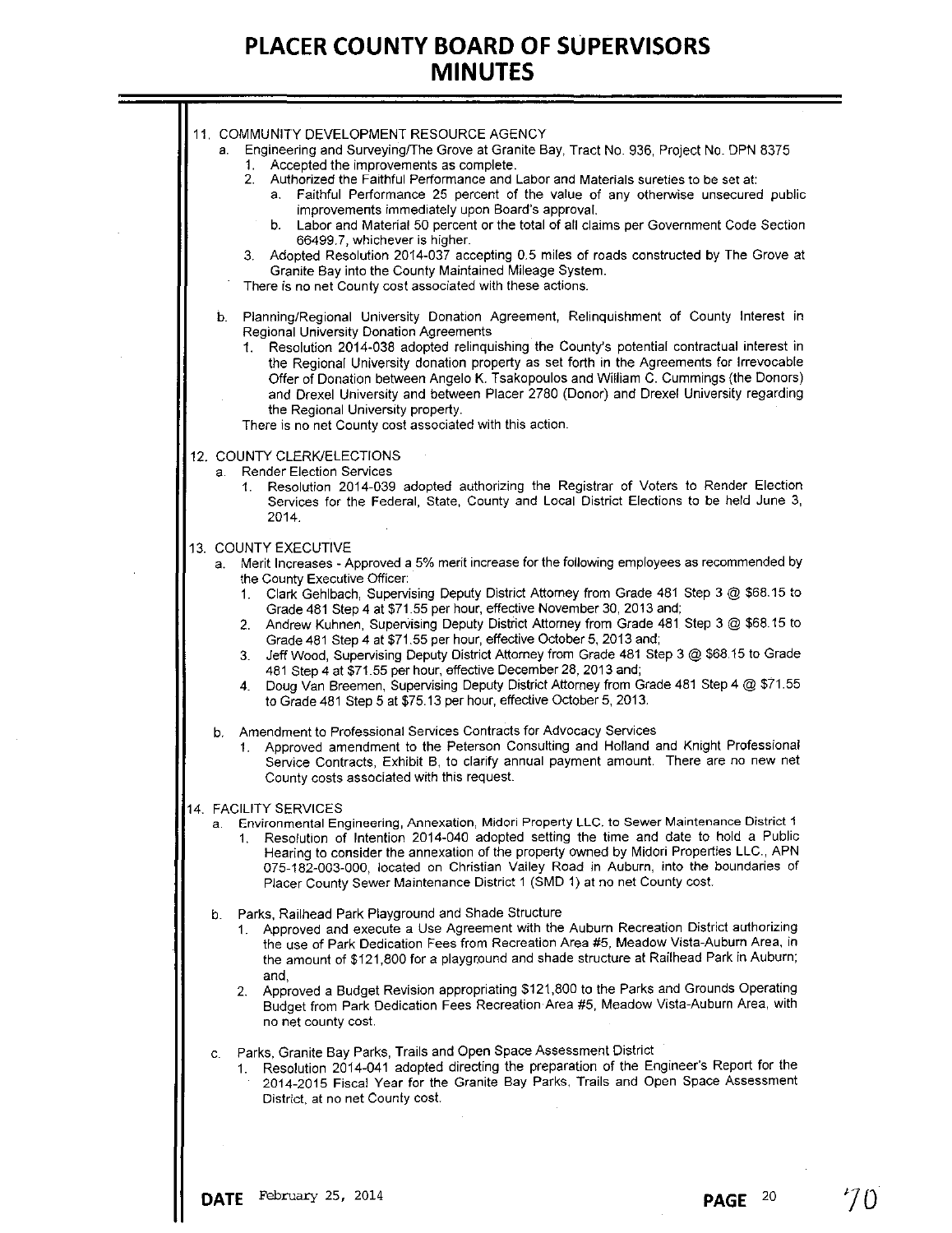| d. | Sole Source Purchase Order. Voting Equipment, Administrative Services/County Clerk-<br>Elections<br>1. Approved the award of a sole source purchase order with Dominion Voting Systems, Inc.<br>of Denver, CO for voting equipment hardware maintenance and software licensing in the<br>maximum amount of \$60,733, funded by the County Clerk-Recorder-Elections' FY 2013-<br>14 budget with no additional net County cost, and authorized the Purchasing Manager to<br>sign the resulting purchase order subsequent to County Counsel and Risk Management<br>review.                                                                                                                                                                                                                                                                                                                                                                                                                                                                                                                             |  |
|----|-----------------------------------------------------------------------------------------------------------------------------------------------------------------------------------------------------------------------------------------------------------------------------------------------------------------------------------------------------------------------------------------------------------------------------------------------------------------------------------------------------------------------------------------------------------------------------------------------------------------------------------------------------------------------------------------------------------------------------------------------------------------------------------------------------------------------------------------------------------------------------------------------------------------------------------------------------------------------------------------------------------------------------------------------------------------------------------------------------|--|
|    | 1. Approved the award of multiple blanket purchase orders using a competitive awarded<br>National Purchasing Partners public agency cooperative contract to Auburn Tire Service<br>of Auburn and Schultz Tire Factory of Auburn for the as-needed purchase of passenger<br>car, truck, and heavy equipment tires on behalf of the Department of Public Works Fleet<br>Services Division and the Placer County Fire Department in the maximum aggregate<br>amount of \$275,000, funded by revenues collected from Fieet rate and direct charge<br>customers and Fire revenues with no net County cost, for the period of February 25, 2014<br>through March 31, 2015;<br>2. Approved the option to renew the resulting blanket purchase orders on a year-to-year<br>basis for two additional one-year terms provided that each renewal amount does not<br>exceed 10 percent in aggregate of the recommended award amount of \$275,000; and<br>3. Authorized the Purchasing Manager to sign the resulting blanket purchase orders and to<br>transfer funds between blanket purchase orders as needed. |  |
| c. | b. Blanket Purchase Order. Network Products, Administrative Services/Information Technology<br>1. Approved the annual renewal of a blanket purchase order using a competitively awarded<br>Western States Contracting Alliance contract with Modal Networks, Inc. of Sacramento,<br>CA, for Hewlett Packard brand network products in the maximum amount of \$175,000,<br>funded by Administrative Services' FY 2013-14 budget with no additional net County cost,<br>for the period of March 1, 2014 through March 31, 2015, and authorized the Purchasing<br>Manager to sign the resulting blanket purchase order.<br>Multiple Blanket Purchase Orders, Tires, Administrative Services/Multiple Departments                                                                                                                                                                                                                                                                                                                                                                                       |  |
| а. | 17. PROCUREMENT SERVICES - In accordance with County Policy, non-contested competitively<br>awarded bids under \$400,000 are placed on the Consent Agenda.<br>Budget Revision, Master Fixed Asset List, Administrative Services/Central Services<br>1. Approved a budget revision and amend the Fiscal Year 2013-14 Master Fixed Asset List<br>to add additional Toshiba multifunction copiers to the Administrative Services Central<br>Services Division's Master Fixed Asset List in the aggregate amount of \$86,100 resulting<br>in a new fixed asset amount of \$947,100 funded by the Central Services Division's FY<br>2013-14 budget with no new net County cost.                                                                                                                                                                                                                                                                                                                                                                                                                          |  |
|    | c. Subordination Agreement with AMC Investments<br>1. Resolution 2014-043 adopted approving a subordination agreement between the<br>Successor Agency of the former Placer County Redevelopment Agency and AMC<br>Investments, a California General Partnership pertaining to \$15,000 security interest for<br>the property located at 1525 Grass Valley Hwy, Auburn CA.                                                                                                                                                                                                                                                                                                                                                                                                                                                                                                                                                                                                                                                                                                                           |  |
|    | b. Recognized Obligation Payment Schedule<br>1. Resolution 2014-042 adopted approving the submission of the Recognized Obligation<br>Payment Schedule (ROPS) for the period of July 1, 2014 to December 31, 2014 to the<br>Placer County Oversight Board for approval.                                                                                                                                                                                                                                                                                                                                                                                                                                                                                                                                                                                                                                                                                                                                                                                                                              |  |
|    | 16. PLACER COUNTY SUCCESSOR AGENCY<br>a. Amended Long Range Property Management Plan<br>1. Received a report on the amended long range property management plan pursuant to the<br>California Health &Safety Code, Section 34191.5, and authorized submission to the<br>Placer County Oversight Board for approval.                                                                                                                                                                                                                                                                                                                                                                                                                                                                                                                                                                                                                                                                                                                                                                                 |  |
|    | 15. HEALTH & HUMAN SERVICES<br>a. Adult System of Care, Amended Contract, Sierra Mental Wellness Group<br>Approved an amended contract with Sierra Mental Wellness Group for mental health crisis<br>1.<br>services from July 1, 2013 through June 30, 2014 in order to allow for Medi-Cal<br>reimbursement for these services; increase the total contract amount \$4,300 (\$1,075 net<br>County cost) for related administrative costs, for a revised total of \$563,455, and authorize<br>the Director of Health and Human Services to sign this amended contract and approve<br>subsequent amendments up to an aggregate amount of \$49,999, consistent with the<br>amended agreement's subject matter and scope of work.                                                                                                                                                                                                                                                                                                                                                                       |  |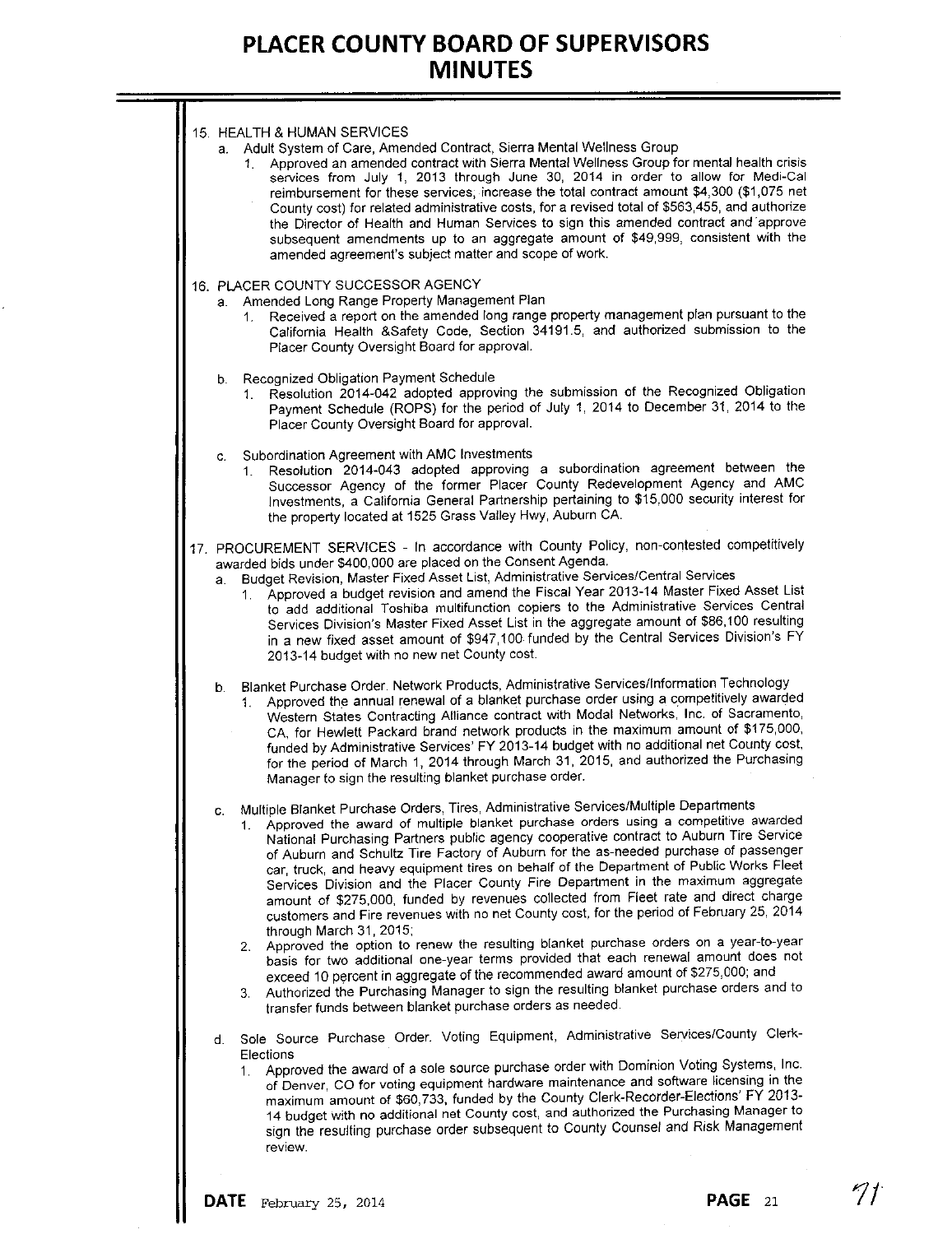т.

| a.          | 18. PUBLIC WORKS<br>Bridge Replacement Project on Dowd Road over Yankee Slough, Wetland Mitigation<br>Contracts<br>Resolution 2014-044 adopted authorizing the Public Works Director to sign and execute a<br>1.<br>Purchase Agreement with Wildlands, Inc. for vernal pool preservation credits, in a total<br>amount not to exceed \$88,000, with County Counsel's and Risk Management's review<br>and approval, with no net County cost.     |
|-------------|-------------------------------------------------------------------------------------------------------------------------------------------------------------------------------------------------------------------------------------------------------------------------------------------------------------------------------------------------------------------------------------------------------------------------------------------------|
|             | b. Coon Street Clean Water Pipe Project - Property Acquisition from Josef and Carol Edlinger<br>Resolution 2014-045 adopted approving a Right-of-Way Contract in the amount of<br>1.<br>\$90,000 for the acquisition of property at 8674 Golden Avenue for the Coon Street Clean<br>Water Pipe Project in Kings Beach.<br>2. Authorized the Chairman to execute the Right-of-Way Contract and accept the Grant                                  |
|             | Deed.<br>3. Approved a Budget Revision to increase the FY 2013-2014 expense appropriation OL3<br>(4001) by \$12,850. There is no net County cost.                                                                                                                                                                                                                                                                                               |
|             | 19. REVENUE SHARING - In approving the following appropriations, the Placer County Board of<br>Supervisors makes the finding that each and every approved contribution serves a public purpose<br>by promoting the general welfare of the County and its inhabitants; therefore, the County benefits.                                                                                                                                           |
| а. .        | Placer Arts Council<br>1. Approved appropriation of \$1,500 in Revenue Sharing monies to the Placer Arts Council<br>for the 2014 Outside the Box live art auction fundraiser, as requested by Supervisor<br>Weygandt (\$500), Supervisor Holmes (\$500) and Supervisor Uhler (\$500).                                                                                                                                                           |
|             | b. Friends of the Penryn Library<br>1. Approved appropriation of \$1,000 in Revenue Sharing monies to the Friends of the<br>Penryn Library, as requested by Supervisor Holmes (\$1,000).                                                                                                                                                                                                                                                        |
| C.          | Placer Care Coalition<br>1. Approved appropriation of \$500 in Revenue Sharing monies to the Placer Care Coalition's<br>Annual Raising Spirits 2014 fundraising event to benefit the homeless and those in need<br>within our community, as requested by Supervisor Uhler (\$500).                                                                                                                                                              |
| d.          | Sierra College Foundation<br>1. Approved appropriation of \$1,500 in Revenue Sharing monies to help fund Sierra College<br>Foundation's A Taste of Excellence fundraising event, as requested by Supervisor<br>Weygandt (\$500), Supervisor Holmes (\$500), and Supervisor Uhler (\$500).                                                                                                                                                       |
| 20. SHERIFF |                                                                                                                                                                                                                                                                                                                                                                                                                                                 |
| а. -        | Change Order No. 1 to Blanket Purchase Order #20725 Aviation Fuel<br>1. Approved Change Order No. 1 to the Blanket Purchase Order with Kropp Holdings Inc.<br>(KHI) for aviation fuel for the Sheriff's Office Air Operations, increasing the amount by<br>\$55,000, for a total of \$95,000 for the period of July 1, 2013 to June 30, 2014, and<br>authorized the Purchasing Manager to sign the resulting change order.                      |
| b.          | Anti-Drug Abuse Enforcement Program<br>1. Resolution 2014-046 adopted authorizing the Sheriff to execute a grant award from the<br>Board of State and Community Corrections (BSCC) Anti-Drug Abuse (ADA) Enforcement<br>Program in the amount of \$136,909, to fund one Deputy Sheriff assigned to the Placer<br>Special Investigation Unit from October 1, 2013 to September 30, 2014.                                                         |
| C.<br>1.    | Equipment Purchase for Sheriff's Office Correctional Division<br>Approved a Budget Revision in the amount of \$10,870 to increase revenue and<br>expenditures to purchase a Guardian inmate clothing storage system and supplies for the<br>Sheriff's Office Correctional Division, authorized the Purchasing Manager to execute all<br>related documents and add the equipment to the Master Fixed Asset List.<br>*** End of Consent Agenda*** |
|             |                                                                                                                                                                                                                                                                                                                                                                                                                                                 |
|             |                                                                                                                                                                                                                                                                                                                                                                                                                                                 |
|             |                                                                                                                                                                                                                                                                                                                                                                                                                                                 |
|             |                                                                                                                                                                                                                                                                                                                                                                                                                                                 |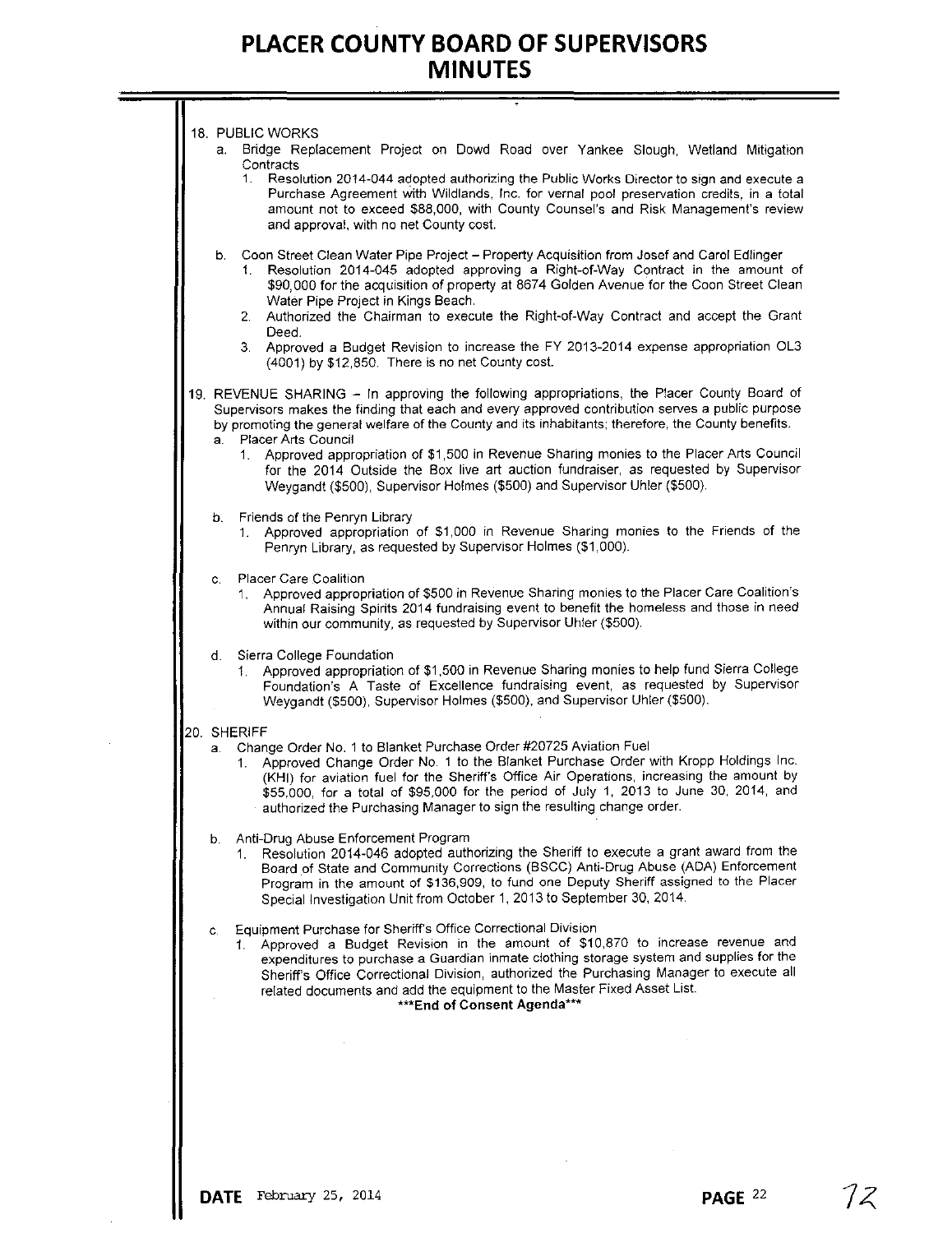|                | (a) Agency designated representatives: David Boesch, Nancy Nittler, Therese Leonard, Gerald O.<br>Carden, Employee organization: PPEO                                                                                                                                                                  |  |
|----------------|--------------------------------------------------------------------------------------------------------------------------------------------------------------------------------------------------------------------------------------------------------------------------------------------------------|--|
|                | Agency Negotiators: David Boesch, Mary Dietrich, Mark Rideout, and Gerald O. Carden<br>Negotiating Parties: County of Placer and Auburn Area Chamber of Commerce<br>Under Negotiation: Price, terms of payment.<br>(C) §54957.6 – CONFERENCE WITH LABOR NEGOTIATORS – The Board heard a status report. |  |
|                | Wholesale Corporation<br>Under Negotiation: Price, terms of payment<br>(b) Property: APN: a portion of APN 002-081-002                                                                                                                                                                                 |  |
|                | Agency Negotiators: David Boesch, Mary Dietrich, Gerald O. Carden<br>Negotiating Parties: County of Placer and Conkey Real Estate Development, LLC, and Costco                                                                                                                                         |  |
|                | direction to its Real Property Negotiators.<br>(a) Property: APN(s): A portion of APN(s) 051-120-064 and 051-120-010 - Placer County Government<br>Center                                                                                                                                              |  |
|                | Sacramento County Superior Court Case No.: 34-2014-00157245 - The Board authorized<br>County Counsel to represent the County,<br>(B) §54956.8 - CONFERENCE WITH REAL PROPERTY NEGOTIATOR - The Board gave                                                                                              |  |
|                | Existing Litigation (Government Code §54956.9(d)(1):<br>(a) Verizon California, Inc., a California Corporation v. California State Board of Equalization; County<br>of Alpine; County of Calaveras; County of Del Norte, et al.                                                                        |  |
|                | <b>COUNTY COUNSEL/CLOSED SESSION REPORT:</b><br>(A) §54956.9 - CONFERENCE WITH LEGAL COUNSEL                                                                                                                                                                                                           |  |
|                | MOTION Uhler/Montgomery/Unanimous<br>AYES: Duran, Weygandt, Holmes, Uhler, Montgomery                                                                                                                                                                                                                  |  |
| 3.             | sufficiently funded in the 2013/14 FY budget with no new net County cost; and<br>Authorized the Purchasing Manager to sign the resulting purchase orders and related documents.                                                                                                                        |  |
| 2 <sub>1</sub> | cost:<br>Approved the award of a purchase order using a cooperative agreement to the California<br>Governor's Office of Emergency Services 1122 Public Safety Procurement Program of Mather, CA<br>for the purchase of various types of vehicles in the maximum aggregate amount of \$222,666,         |  |
|                | Subaru of Albany, CA for the purchase of various types of vehicles in the maximum aggregate<br>amount of \$722,866, funded by revenue collected from replacement funds with no new net County                                                                                                          |  |
| 1.             | ADMINISTRATIVE SERVICES/COMPETITIVE BID, PURCHASE VARIOUS TYPES OF VEHICLES,<br>PUBLIC WORKS/DISTRICT ATTORNEY<br>Approved the award of competitive Bid #10323 to Future Ford of Roseville and Albany Ford                                                                                             |  |
|                | AYES: Duran, Weygandt, Holmes, Uhler, Montgomery                                                                                                                                                                                                                                                       |  |
|                | Supportive Housing in order to implement State housing law and the County's Housing Element.<br>There is no net County cost associated with these actions.<br>MOTION Montgomery/Holmes/Unanimous                                                                                                       |  |
| 2.             | Zoning Text Amendments, and<br>Adopted Ordinance 5735-B amending Placer County Code Chapter 17 (Zoning Ordinance),<br>Articles 17.04, 17.06, 17.20, 17.22, 17.26, 17.30, 17.34, and 17.48 pertaining to Transitional and                                                                               |  |
| 1.             | Adopted the Addended Negative Declaration prepared for the Transitional and Supportive Housing                                                                                                                                                                                                         |  |